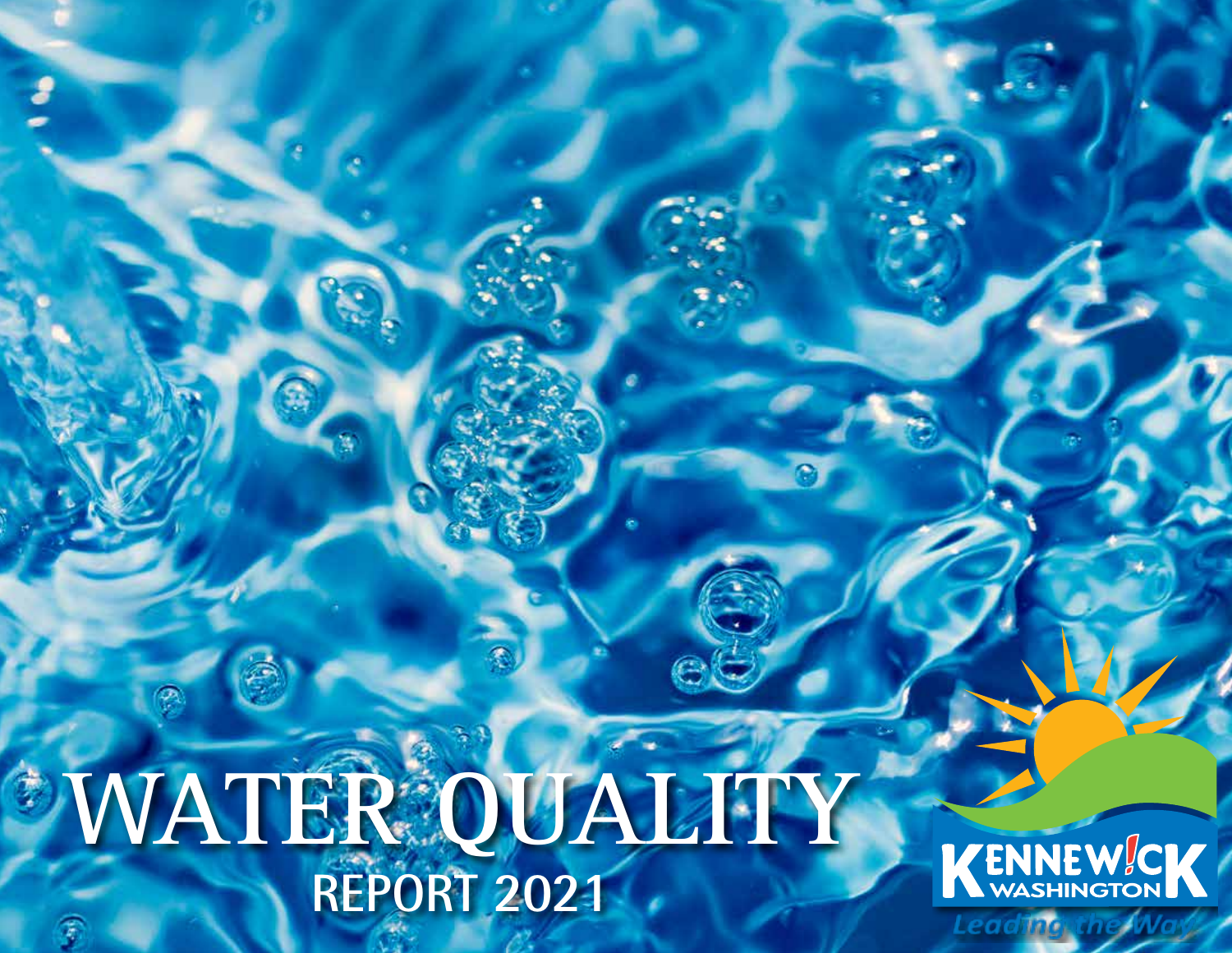# EN ESPAÑOL

**Este informe contiene información importante acerca de su agua potable. Haga que alguien lo traduzca para usted, o hable con alguien que lo entienda.**



Safe Drinking Water Hotline (1-800-426-4791)

*Caution: Never drink water directly from rivers, lakes or irrigation canals.*

# IS YOUR WATER SAFE?

Contaminant levels in your drinking water are at or below state and federal regulatory limits. The test results are shown in the Water Quality Analysis Table. Although the City of Kennewick water is tested for all regulated and many unregulated contaminants, some contaminants not detected in the water are not included in this report. However, additional monitoring data is available upon request.

Some people may be more vulnerable to contaminants in drinking water than the general population. Immuno-compromised persons such as persons with cancer undergoing chemotherapy, persons who have undergone organ transplants, people with HIV/AIDS or other immune system disorders and some elderly and infants can be particularly at risk from infections. These individuals should seek advice about drinking water from their health care providers. Environmental Protection Agency (EPA)/Centers for Disease Control (CDC) guidelines on appropriate means to lessen the risk of infection by Cryptosporidium, Giardia and other microbial contaminants are available from the Safe Drinking Water Hotline (1-800-426-4791).

If present, elevated levels of lead can cause serious health problems, especially for pregnant women and young children. Lead in drinking water is primarily from materials and components associated with private service lines and home plumbing. The City of Kennewick is responsible for providing high quality drinking water, but cannot control the variety of materials used in plumbing components. When your water has been sitting for several hours, you can minimize the potential for lead exposure by flushing your tap for thirty seconds to two minutes before using water for drinking or cooking. If you are concerned about lead in your water, you may wish to have your water tested. Information on lead in drinking water, testing methods, and steps you can take to minimize exposure is available from the Safe Drinking Water Hotline (1-800-426-4791) or at http://www.epa.gov/safewater/lead.

#### HOW CAN I PARTICIPATE?

City Council meetings are held the first and third Tuesday's of each month at 6:30 pm in the Council Chambers at City Hall (210 W. 6th Avenue). The agenda for each meeting is published on the City's website at www.go2kennewick. com. On occasion, items related to the water system are discussed. Please feel free to participate.

#### ADDITIONAL INFORMATION

Another contact for additional information on the health aspects of local drinking water is the Benton-Franklin Health District. They can be reached at (509) 460-4206.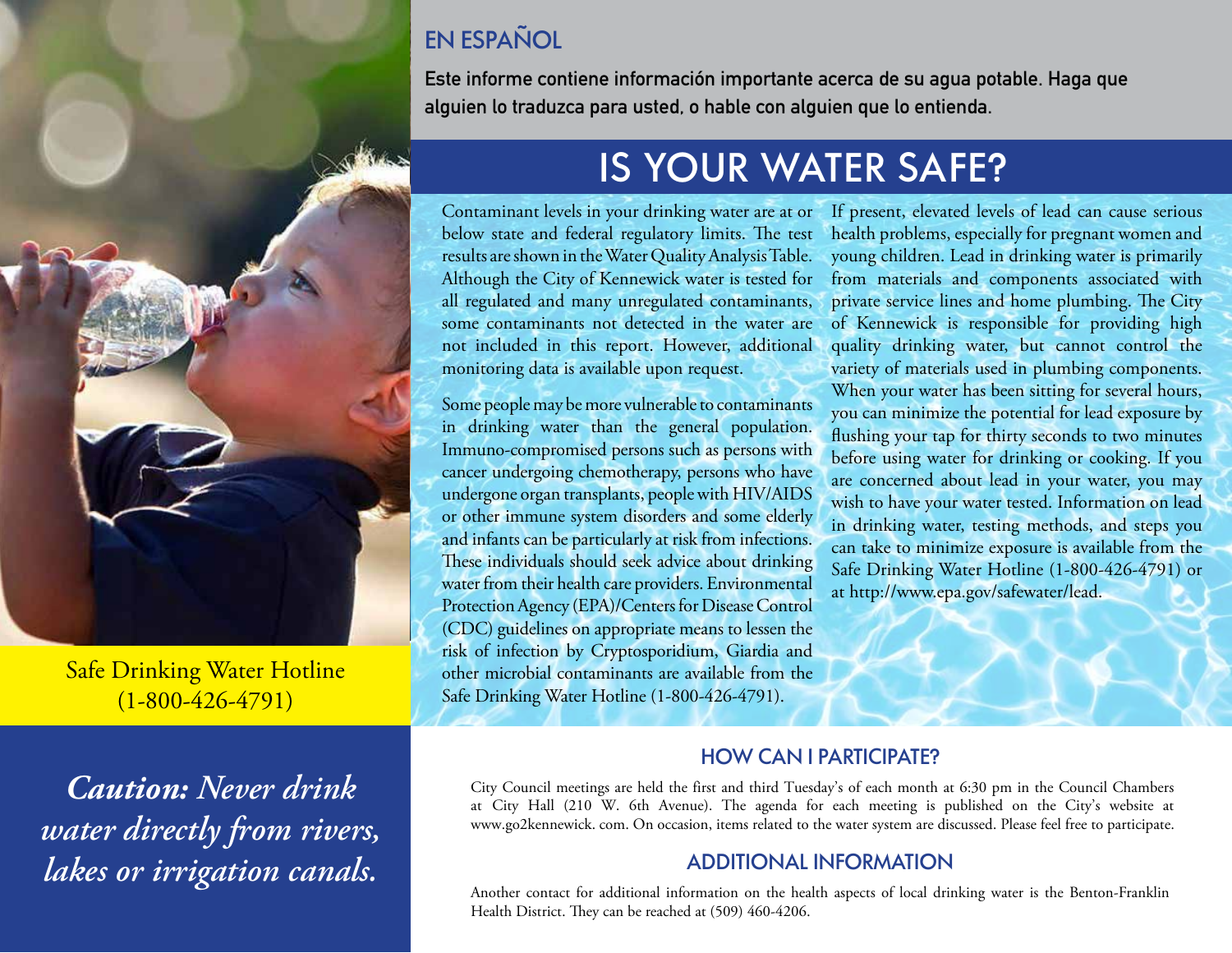Safe, reliable drinking water is a basic life necessity. The City of Kennewick is proud to deliver excellent water to our customers every day. We think it is important for our customers to understand where their water comes from, how safe it is, and what actions we take to ensure its continuing high quality. The following report provides the information you need to know about the water you drink. The City ensures the tap water you receive is safe through an extensive water quality monitoring program. Over 1100 tests are run annually. In 2021, no EPA maximum contaminant level was exceeded.

#### CONTACT INFORMATION

**Contact Information: If you have questions about this report, or about water quality, please call the City's Water Treatment Plant at (509) 585-4318. We can also be contacted at our website:**

**http://www.go2kennewick.com**



## **HARDNESS**

*The hardness of City water ranges from 50 to 200 ppm (5 to 14 grains/ gallon). These hardness levels vary throughout the year. Up to the moment information on hardness levels can be obtained by contacting the City's Water Treatment Plant at (509) 585-4318.*

# HARMFUL ALGAL BLOOMS (HABS)

Algae growth is a common occurrence that is observed in many waterways. Harmful algal blooms (HABs) can occur with algae overgrowth and are known to produce dangerous toxins in fresh or marine waters. HABs are most common when the following exist; abundant sun light, excessive heat/warm water, slow-moving water, and certain nutrients (nitrogen and phosphorus).

HABs were detected in the Columbia River during the summer months of 2021. Immediately following the extremely hot start to the summer of 2021, the Benton Franklin Health District (BFHD) began receiving reports of sick pets as a result of normal water recreation activities in or along the Columbia River areas fronting the Cities of Kennewick, Richland, and Pasco. In coordination with the Washington Department of Health (DOH) and BFHD, the surrounding cities began sampling raw and potable water sources to ensure safe drinking water standards were being met. Although there were no measured levels of concern, low levels of toxins associated with HABs were detected in raw water samples. The City of Kennewick has treatment processes capable of removing these toxins to ensure the potable water system continues to deliver safe and reliable drinking water.

Prior to the summer months of 2022, the City of Kennewick worked closely with the DOH, EPA, BFHD, and the other local cities, to develop a strategic monitoring plan to routinely test for HABs and their associated toxins. Moving forward we will continue to monitor, sample and test for HAB during the summer season with direction from DOH.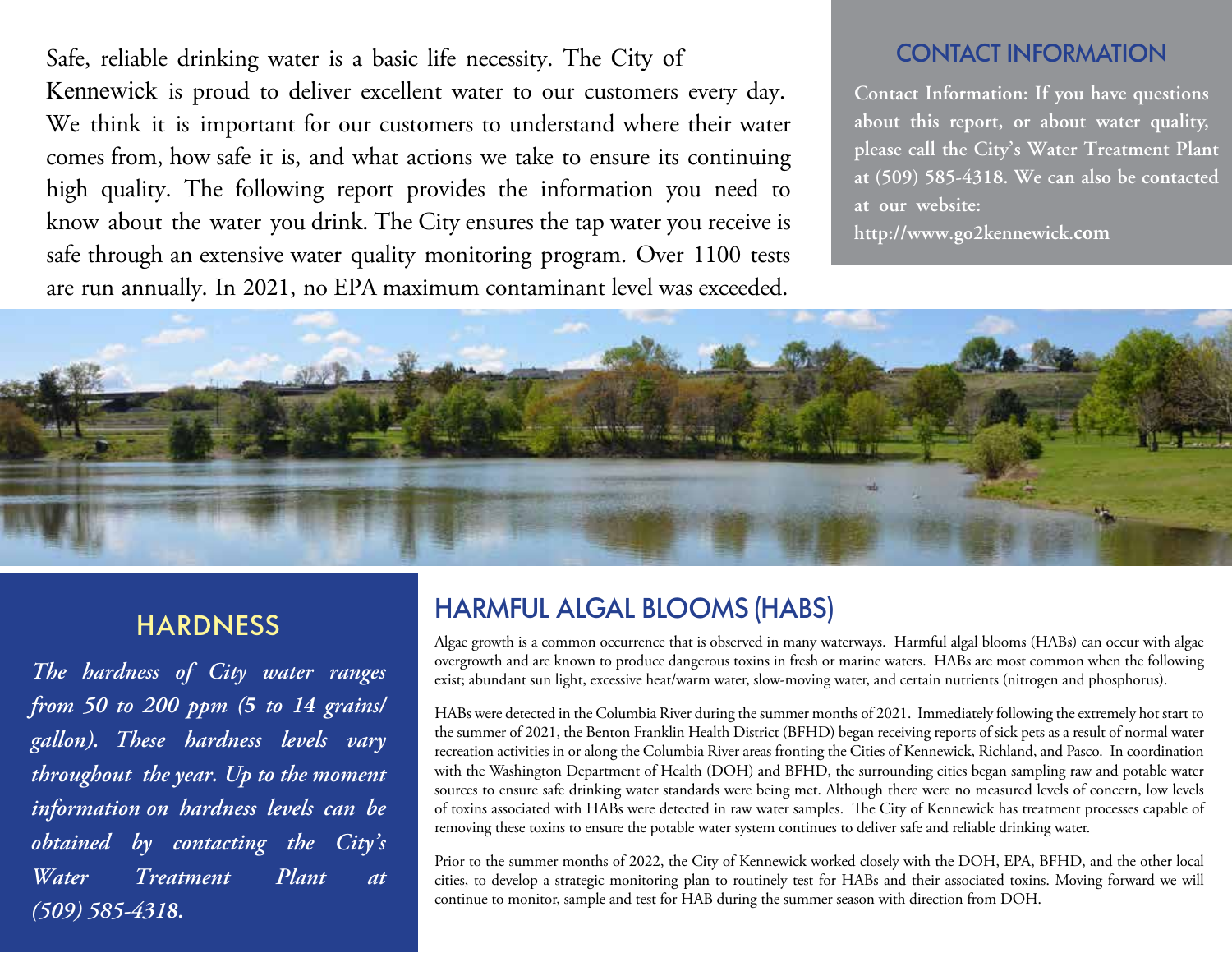# SOURCE WATER QUALITY/QUANTITY

As water flows over land and through subsurface, it dissolves naturally occurring minerals and compounds. It can be polluted by human, industrial and other activities that requires treatment to make it safe for drinking.

Materials that can be present in water include viruses or bacteria, radioactive substances, metals, nitrates and chemicals from industrial discharges, disinfection processes or from agricultural uses. In 2016 and 2017 cryptosporidium was monitored for and detected in the raw unfiltered water sources. Cryptosporidium is a microbial parasite found in surface water throughout the U.S. The monitoring was to ensure we have adequate removal and inactivation treatment for the amount of detection. Cryptosporidium was found in 3 of 48 samples from unfiltered raw water sources. Detection of Cryptosporidium resulted in a need for increased treatment. However, based on the results of our monitoring, we only had to make minimal changes to our previously engineered processes for the continued treatment of Cryptosporidium.

Drinking water, including bottled water, may reasonably be expected

to contain at least small amounts of some contaminants. The presence of contaminants does not necessarily indicate that water poses a health risk. More information about contaminants and potential health effects can be obtained by calling the Environmental Protection Agency's Safe Drinking Water Hotline (1-800-426-4791). In order to ensure tap water is safe to drink, EPA regulates and sets limits for certain substances in water provided by public water systems.

City of Kennewick drinking water sources include the Columbia River, Ranney Collector 4 Well, and Ranney Collector 5 Well. Ranney Collector 5 is under the direct influence of ground water and is treated as surface water. Treatment consists of riverbank filtration, UV disinfection along with chlorination. The Columbia River is treated with flocculation, sedimentation, filtration through membrane filters, and chlorination. The treatment process is to ensure all pathogens have been removed. The Columbia River Water Treatment plant produced 48% of the water used by consumers. Production from the Ranney Collector Wells accounted for the remaining 52%.

## PROGRAMS FOR PROTECTING WATER QUALITY

- ✔ Wellhead Protection Program to protect the City's groundwater resources.
- ◆ Cross Connection Control Program to protect distribution system water quality.
- 3 Chemical and Bacterial Monitoring Program to ensure treated water is safe.
- $\checkmark$  Reservoir Maintenance and Inspection Program to protect distribution system water quality.
- $\checkmark$  American Water Works Association (AWWA) Member this is a professional group committed to helping municipalities deliver safe and reliable drinking water.
- ◆ Source Water Protection Assessment Program (SWAP) has identified potential contaminants. The Information is available online at: http://www.doh.wa.gov/ CommunityandEnvironment/DrinkingWater/SourceWaterProtection/Assessment.aspx

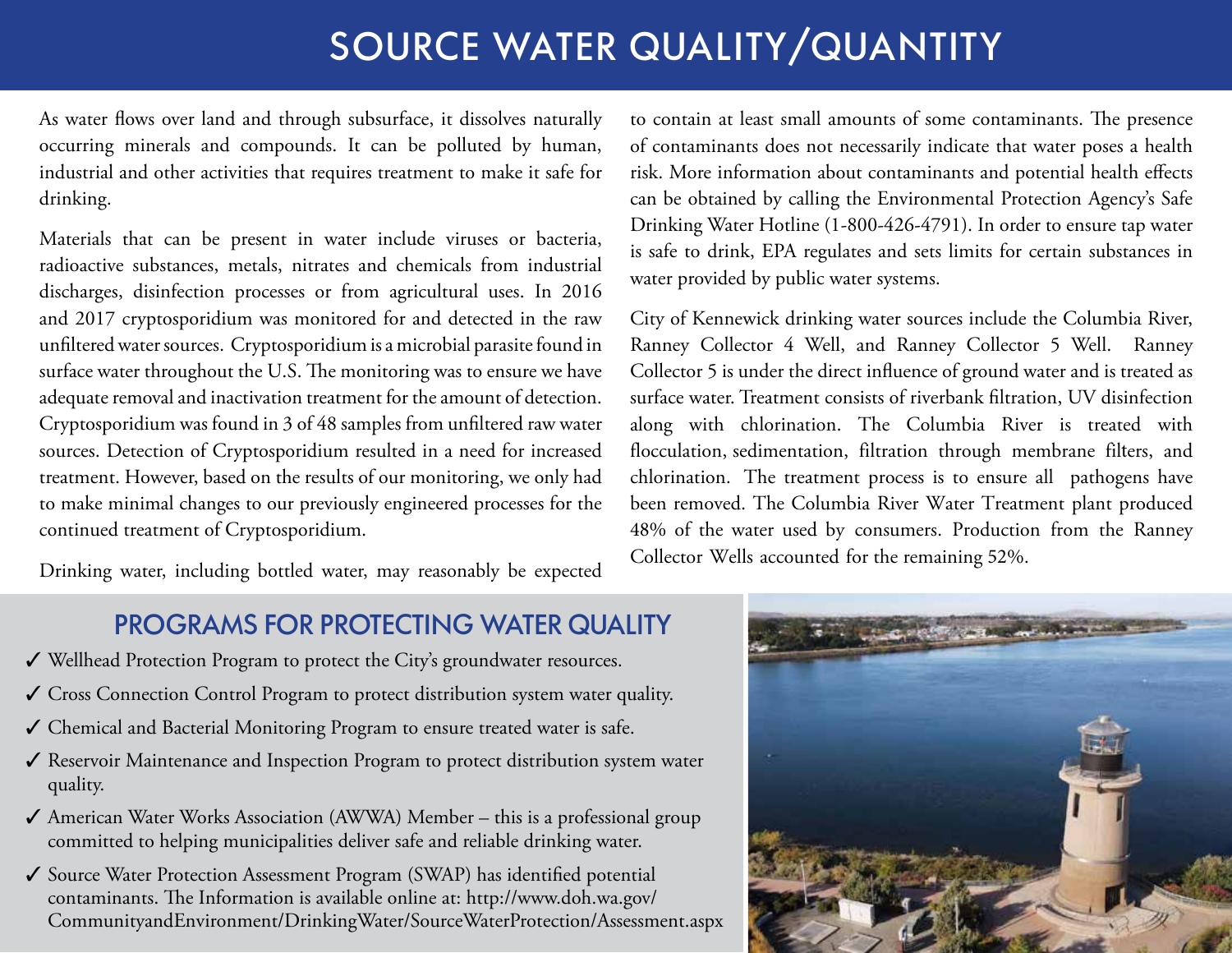### WATER USE EFFICIENCY GOALS & OBJECTIVES

Washington State law requires that the City establish water use efficiency goals to assure continued efforts toward efficient use of the state's water resources. On February 7, 2017, City Council held a public meeting and adopted Resolution No. 17-03 that renewed a water use efficiency goal for the City's water utility. The City is required to provide an annual water use efficiency performance report to all utility customers.

The City's 2021 annual water use efficiency performance report is summarized in the following table:

| <b>Total Annual Production</b>              | 4.445 billion gallons                                                                                                                                         |
|---------------------------------------------|---------------------------------------------------------------------------------------------------------------------------------------------------------------|
| Annual Water Distribution<br>System Leakage | Less than $5.0\%$ of<br>total production                                                                                                                      |
| Water Use Efficiency Goal                   | Reduce the water demand<br>per capita by 1 percent<br>each year through 2027<br>resulting in an average<br>demand per capita of 119<br>GPCD or lower in 2027. |
| 2021 Per Capita Water                       | 132 gallons per day                                                                                                                                           |



The City will continue to experience continued upward pressure on the annual average per capita water demand. This upward pressure will largely be due to continued development in areas that are not provided with irrigation water by an irrigation district or private well. The City will continue to implement o ngoing water use efficiency and conservation efforts to maintain annual average per capita demand below the established goal of 119 gallons per day by 2027. These efforts include public education, technical assistance, water system savings programs, and other water use efficiency measures described in the City Water Conservation Plan. For more information on water use efficiency, please go to: Water Use Efficiency - Office of Drinking Water, Washington State Department of Health at http:// www.doh.wa.gov/Portals/1/Documents/Pubs/331-375.pdf